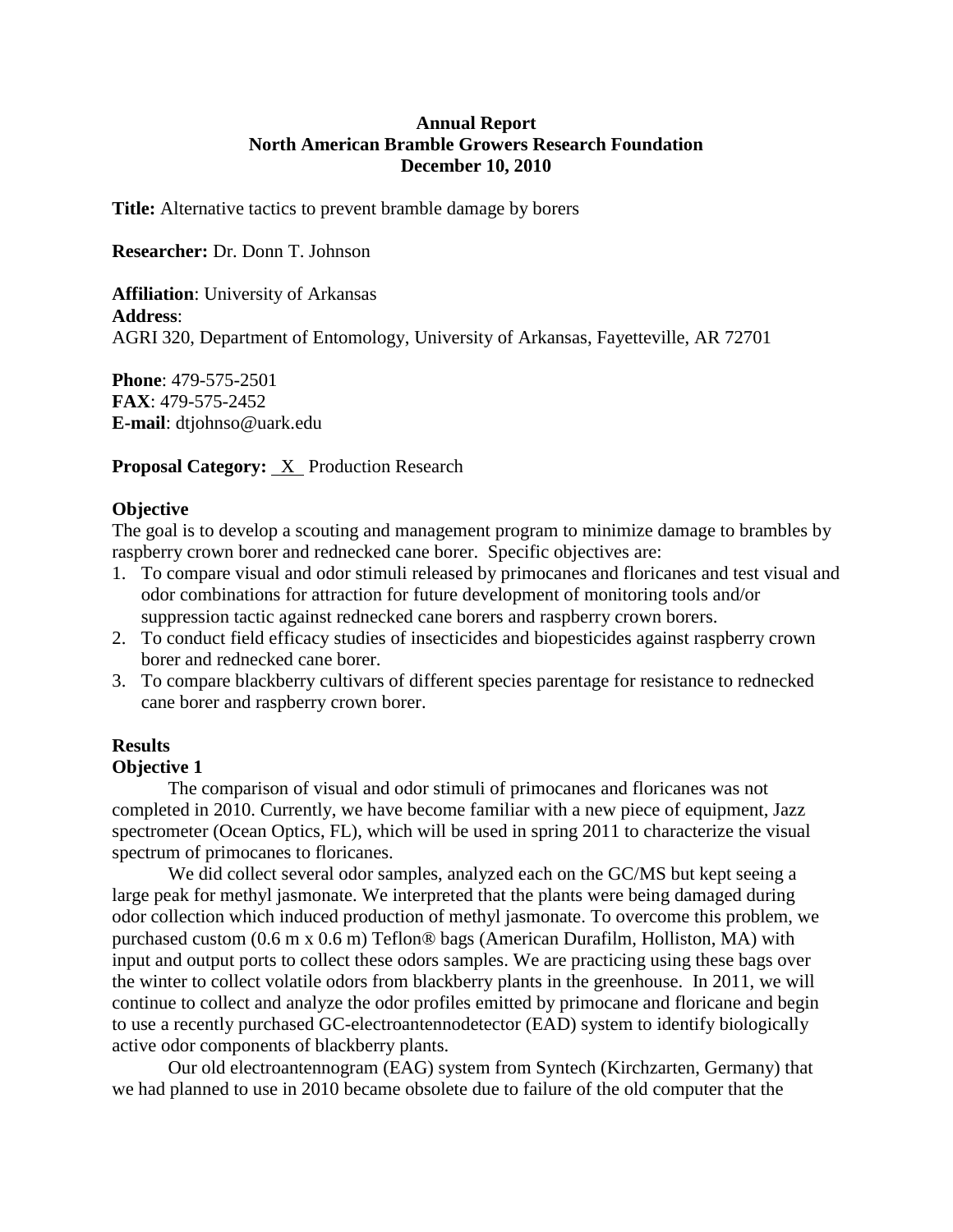system had to interface with. We replaced this computer with a new net book computer and ordered several pieces of equipment (using a number of funding sources) to convert our Varian 3900 Gas Chromatograph (GC) into a GC-electroantennodetector (EAD): effluent conditioner assembly; heated transfer line; digital temperature controller; effluent /air mixing assembly; flow tube; 2-channel USB acquisition controller to fit new computer, IDAC-2 2-channel signal recording system optimized for GC-EAD signals; and Syntech EAG and GC-EAD signal recording and analysis program. This will allow us to identify the biologically active odor attributes of blackberry primocanes or floricanes to RNCB adults in May 2011 and to RCB adults in September 2011.

## **Objective 2**

### Rednecked cane borer

The efficacy trials were conducted at the University of Arkansas Fruit Research Station in Clarksville, Arkansas. Insecticide applications were timed by weekly inspection of primocane foliage for presence of RNCB adults. Compounds used in this test included synthetic, biopesticides, and microbial formulations (Table 1). In a RCB with 4 replicates, each treatment plot had 10 blackberry plants with a buffer of 2-3 plants in between treatments. On 12 May, most treatment plots had a foliar application of 0.25 gal of solution per treatment plot (50 gal/acre) using a SHURflo® electric backpack sprayer (Cypress, CA) at 40 psi. On 12 May, a single application either of Voliam Flexi was made to the foliage or Admire Pro was soil drenched around the plant base. The biopesticide and microbial formulations were reapplied weekly on 19 and 25 May. Assail 30SG was reapplied only on 25 May. On 17 and 30 of September 2010, the number of galls per plant was recorded. Data were analyzed with ANOVA and treatment means were separated using the Waller-Duncan *k*-ratio *t*-test.

Results from the efficacy testing have shown no significant difference for any of the treatments (Table 1). Although there was a high population of RNCB at the start of application (May 12, 2010), population counts 2 weeks later showed a dramatic drop. This drop in population may have been the result of toxicity of the applied pesticides to the borer. RNCB adults were observed to fly from plant to plant within a row and may have acquired toxic dose from a treatment plot and died before flying to and laying eggs on canes in another treatment plot within that row. The efficacy testing protocol needs to be modified so each treatment application is applied to different rows instead of all treatments as subplots within a row. Raspberry crown borer

We assumed that the typical blackberry planting has plants spaced 2 ft apart with an 8 ft drive row (2,722 plants/ acre). Most treatments in (Table 2) will be applied in a volume of 200 gal of treatment solution per acre or 9.4 fl oz per blackberry plant (278 ml). On 26 October 2009, we applied a soil drench of each treatment (RCB\* in Tables 1 and 2) to four plots each of four blackberry plants in a RCB design at the Fruit Research Station in Clarksville, AR. During RCB egg hatch in October 2009, apply weekly foliar treatments of formulations 6, and 8-14 in Tables 1 and 2. In mid-October 2010 the number of RCB pupal skins at the cane base was recorded. Data were analyzed with ANOVA and treatment means were separated using the Waller-Duncan *k*-ratio *t*-test.

Results from the efficacy testing showed no significant differences in the numbers of pupal skins per plant (Table 2). However, there was a general trend observed that the synthetic chemistries had lower numbers of pupal skins per plant than did the biorational compounds.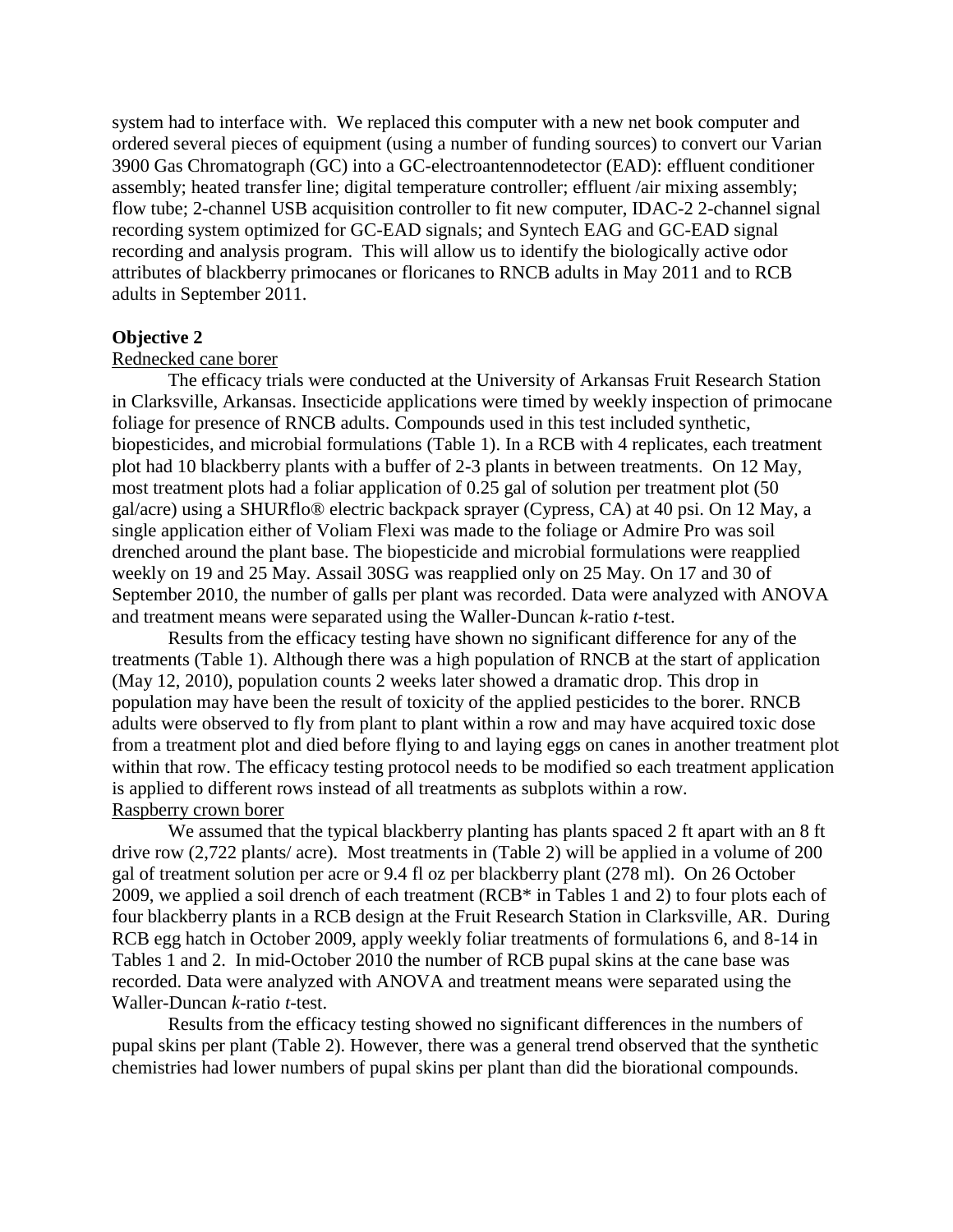### **Objective 3**

Plants of different cultivars were located and those available as tissue culture plants have arrived and growing in pots in a greenhouse located at the Arkansas Agricultural Research and Extension Center (AAREC) in Fayetteville, AR. The other cultivars will be delivered as soon as leaves fall in December. These plants will be grown throughout the winter to ensure usability next year.

### **Conclusion**

The two pests experimented have the potential to greatly reduce yields the following year if effective control measures are not taken. However, with the cancelation of key pesticides to control both pests the need for replacements is crucial. Even though our results didn't demonstrate any significance differences between the different chemistries applied, general trends were observed. Pesticides tested for rednecked cane borer have shown trends that the synthetic chemistries and two organic products (Pyganic and JMS) had lower number of galls caused by the pest. However, for raspberry crown borer the general trend observed was that only synthetic pesticides decreased the number of pupal skins observed.

It is crucial to replicate the efficacy testing to determine alternative pesticides to combat the pests. Also, the completion of objective 1 is crucial in order to possibly develop efficient monitoring and/or trapping techniques. Development of objective 1 will allow for an alternative control strategy and can also decrease the pesticide inputs into the environment.

**Table 1.** List of pesticides applied to blackberries in 12 May 2010 and applied four weekly sprays of biorationals applied from 12 May on with mean  $(N = 4)$  numbers of rednecked cane borer galls per plant in Clarksville, AR.

| <b>Treatment or</b><br><b>Formulation</b> | Mean number<br>of galls per plant |
|-------------------------------------------|-----------------------------------|
| Brigade 2EC                               | 0.06a                             |
| Assail 30SG                               | 0.13a                             |
| Admire 2F                                 | 0.13a                             |
| Voliam Flexi                              | 0.19a                             |
| Ecotrol                                   | 0.13a                             |
| <b>JMS</b> Stylet Oil                     | 0.0a                              |
| Aza-Direct                                | 0.13a                             |
| Pyganic 5EC                               | 0.0a                              |
| Azera                                     | 0.19a                             |
| <b>Botanigard</b>                         | 0.06a                             |
| Untreated check                           | 0.13a                             |

Means followed by the same letter(s) are not significantly different, (Waller-Duncan *k*-ratio *t*test,  $P < 0.05$ )